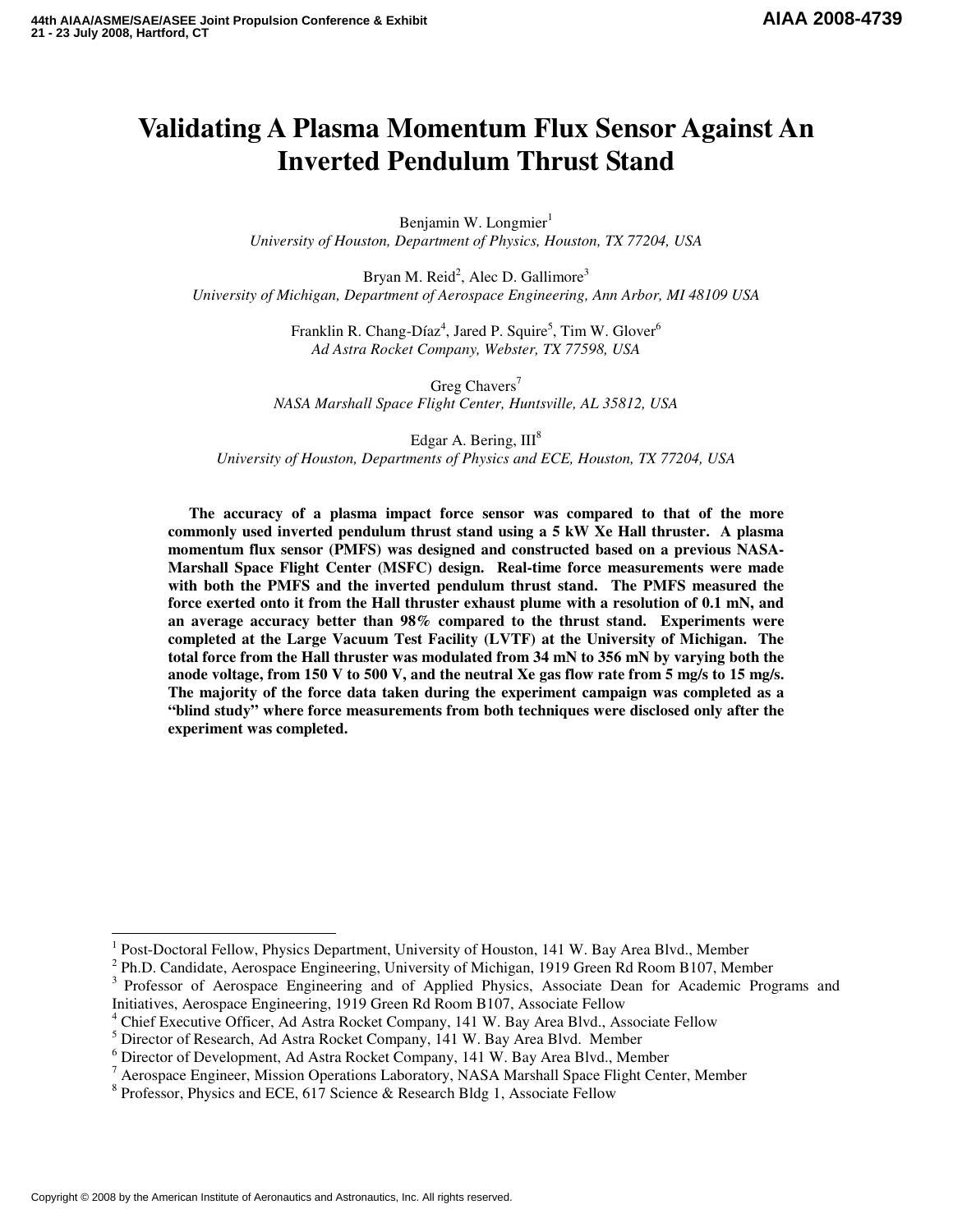# **I. Introduction**

T is often physically or financially impractical to measure the force produced by an electric thruster using the It is often physically or financially impractical to measure the force produced by an electric thruster using the thruster of mounting the thruster on a pendulum thrust stand. Instead, a simple, robust, and low-cost plasma impact force sensor can be used to reliably determine the total force produced by an electric propulsion thruster. Until now, only a handful<sup>1-4</sup> of experiments have focused on impact force sensors. Virtually no experiments have attempted to compare the accuracy of an impact thrust sensor to the more commonly used pendulum thrust stand. This experimental campaign, conducted at the Large Vacuum Test Facility (LVTF) at the University of Michigan, demonstrated that the thrust of a 5 kW Hall thruster inferred from measurements made with a plasma impact force sensor agrees very closely with the thrust measurements made by a conventional pendulum thrust stand. Experimental tests were completed using the P5 Hall thruster, a 5 kW Xe experimental thruster developed jointly by the University of Michigan and the U.S. Air force Research Laboratory (AFRL).<sup>5-7</sup>

 The plasma momentum flux sensor (PMFS) described in this paper was designed and constructed based on a previous NASA Marshall Space Flight Center (MSFC) design.<sup>1</sup> The PMFS was placed in the flowing plasma stream of a Xe Hall thruster where real time force measurements were made with both the PMFS and the inverted pendulum thrust stand. The PMFS was able to measure the force exerted on it with a resolution of 0.1 mN, and an average accuracy better than 98% compared to the inverted pendulum thrust stand. The total force from the Hall thruster was modulated from 34 mN to 356 mN by varying both the anode voltage, from 150 V to 500 V, and the neutral Xe gas flow rate from 5 mg/s to 15 mg/s. Additionally, the majority of the force data taken during the experiment campaign was completed as a 'blind study' where force measurements from both techniques were disclosed only after the experiment was completed. Though the experiments show a high accuracy for Hall thrusters with ion energies ranging from 130 eV to 440 eV, the PMFS showed no indication of saturation with ion energy, plasma flux, local magnetic field strength, or force magnitude, indicating that the full range of the PMFS usefulness is still largely unexplored. The PMFS may find uses in many flowing plasma and electric propulsion applications where an accurate, sub-\$500 force sensor is required.

# **II. Experimental Setup**

# **A. Concept and Construction of the PMFS**

The PMFS was developed and constructed based on a previous NASA-Marshall Space Flight Center design.<sup>1</sup> The PMFS consists of a 9-centimeter-diameter graphite target disc attached to a 10-centimeter-long insulating alumina rod. The stiff alumina rod then connects to a small titanium bar (5.72 cm x 1.30 cm) where a series of 4 high output semiconductor strain gauges are mounted between two holes on an 'isthmus' on the titanium bar, as seen in Fig. 1. The isthmus acts as a stress concentrator and increases the sensitivity of the device. The strain gauges are connected electrically in a Wheatstone bridge configuration so that changes in temperature of the titanium bar do not affect the linearity of the strain gauge output. When the graphite disc is immersed in flowing plasma (e.g. the plume of a Hall thruster) the force from the plasma impacting the graphite target is translated into a strain in the titanium beam through a moment arm equal to the length of the alumina rod plus the clamp length. A small graphite shield was also used to keep the entire titanium bar and strain gauge assembly shielded from the flowing plasma, and associated thermal and electrical noise.

The resolution of the PMFS and the inverted pendulum thrust stand described in this paper was 0.1 mN and 0.5 mN respectively, which allowed for sufficiently sensitive measurements of the force applied by the exhaust plasma. An average discrepancy between the measured force from the PMFS and the measured force from the University of Michigan thrust stand of approximately 2% was observed, indicating a good agreement between the two force measurement techniques. When the Hall thruster power level was throttled from 0.71 kW to 7.65 kW, the largest discrepancy between the two force measurement methods was 5.7%, which occurred at a power level of 3.15 kW. For reference, the typical error associated with the inverted pendulum thrust stand is  $\pm 2$  mN for a measured force of 100 mN, indicating that the typical 2% difference observed between the two force measurement techniques is usually within the error associated with the thrust stand.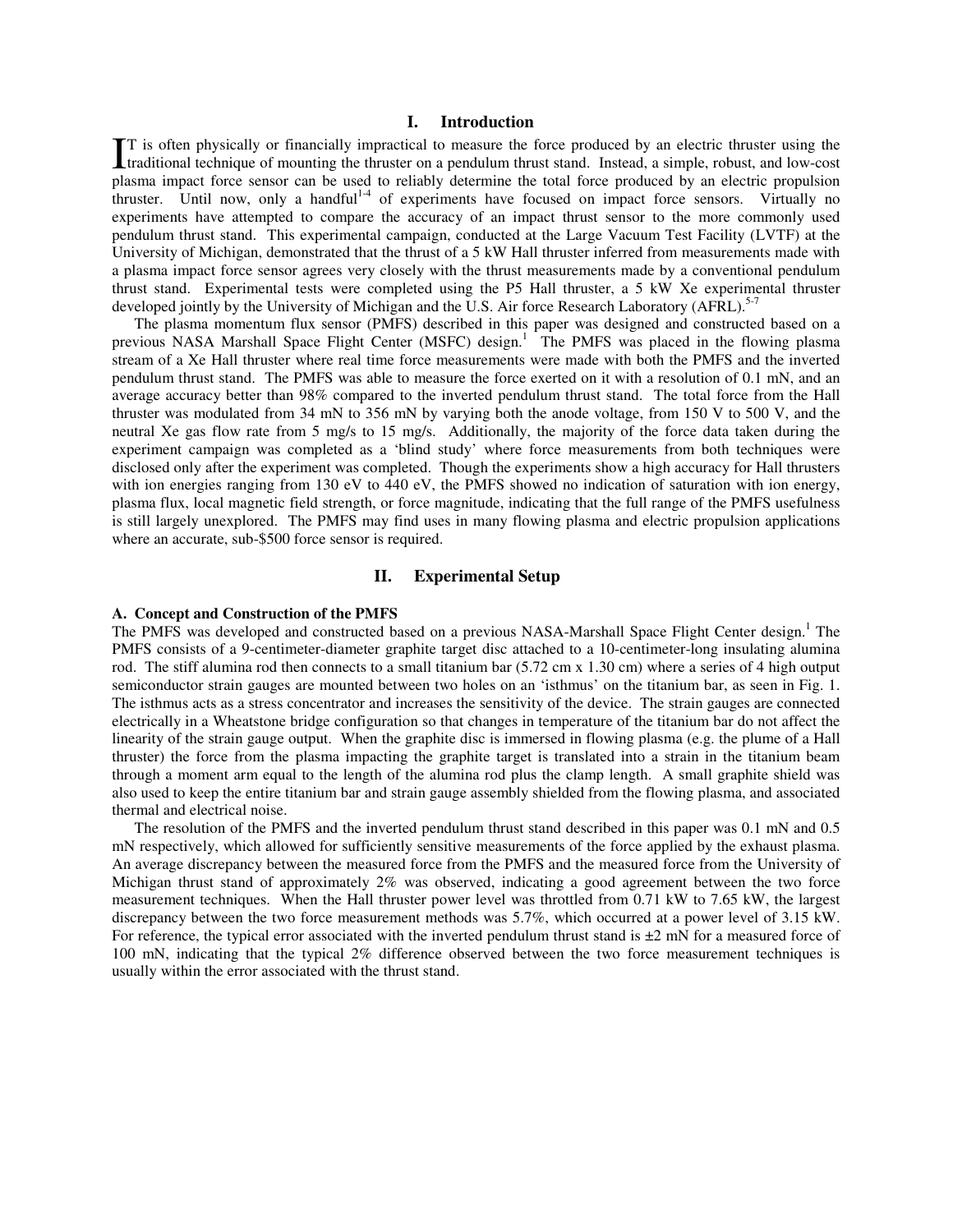

**Figure 1. Schematic of the PMFS assembly and zoom in of strain gauge arrangement mounted on the Ti isthmus, a), and a photo of the P-5 Hall thruster and PMFS during the closest approach. The Faraday probe biased into ion saturation can be seen in the foreground and the PMFS graphite target disc in the background in Fig. 1b).**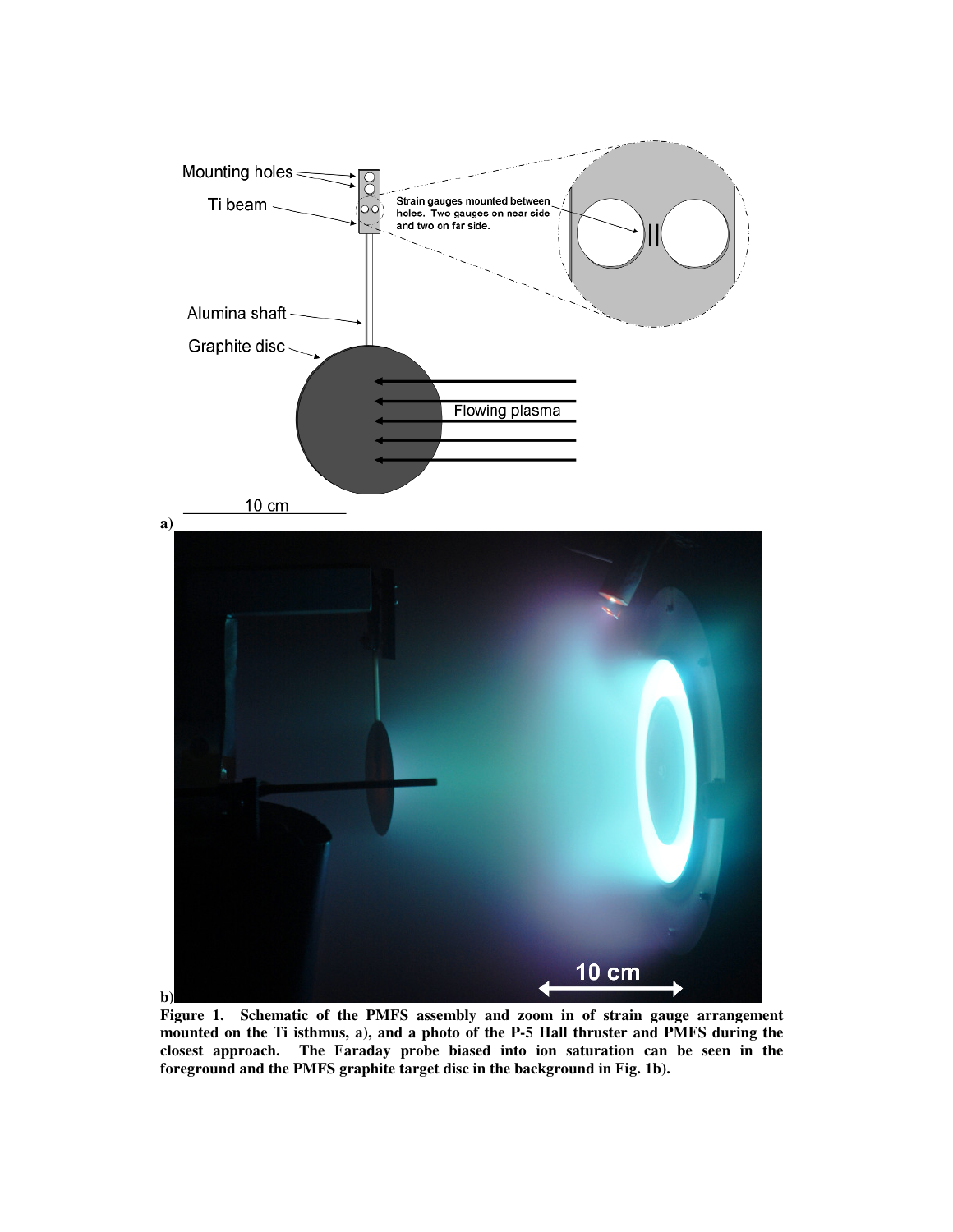If an increased force resolution were required, the length of the alumina moment arm could be increased, acting to increase the output from the strain gauges for a particular force applied to the graphite target. However, increasing the arm length of the device also decreases the resonant frequency response. This limitation is generally not a concern for steady-state thruster operation. If the thruster (or some other source of flowing plasma) were operated in a pulsed mode, then data analysis is simplified if the moment arm was selected such that the natural period of the PMFS device is much shorter than the thruster pulse duration.

 The diameter of the graphite target used in this experiment campaign was smaller than



**Figure 2. A representative radial profile of the ion flux in the Hall thruster plume, 93 cm downstream from the exit plane of the thruster, with Hall thruster parameters of 150 V, and 16.6 A, 15 mg/s Xe.**

the diameter of the Hall thruster plume, therefore the target only measured a portion of the total force generated by the Hall thruster in each measurement. The PMFS target diameter was 50% of the P-5 thruster channel O.D. An azimuthally integrated radial profile of the ion flux was used to account for the portion of the plasma plume that was not intercepted by the graphite target. For each force measurement presented in this paper, a corresponding radial profile of the ion flux was collected and used to determine the total force produced by the thruster. Figure 2 is a representative radial ion flux profile from the P5 Hall thruster plume; in this case, the graphite target was 50 cm downstream from the exit plane of the thruster.

The ratio of the total ion flux  $(r=0)$  to  $r=100$  cm), numerically integrated over the entire plume assuming cylindrical symmetry, to that of the ion flux intercepted by the graphite target  $(r=0 \text{ cm to } r=9 \text{ cm})$  is given by

$$
\frac{\sum_{x=0}^{x=1000} \pi (r_{x+1}^2 - r_x^2) I(r_x)}{\sum_{x=0}^{x=90} \pi (r_{x+1}^2 - r_x^2) I(r_x)}
$$
\n(1)

where  $I(r_x)$  is the ion current as measured by a Faraday probe biased into ion saturation at a radius  $r_x$  in the plasma exhaust. Here, *x* ranges from 0 to 1,000 for  $r_x$  values from 0 to 100 cm.

The total force,  $F_{\text{Total}}$ , produced by the Hall thruster is determined by multiplying the force measured by the graphite target,  $F_{\text{Target}}$ , by Eqn. (1), which becomes

$$
F_{\text{Total}} = F_{\text{Target}} \frac{\sum_{x=0}^{x=1000} \pi (r_{x+1}^2 - r_x^2) I(r_x)}{\sum_{x=0}^{x=90} \pi (r_{x+1}^2 - r_x^2) I(r_x)}
$$
(2)

Charge-exchange (CEX) particles and doubly-charged ions do not affect the accuracy of the PMFS as long as the fraction of these CEX neutrals and doubly-charged ions is small compared to singly-charged ions, or the CEX and doubly-ionized fluxes are directly proportional to the ion flux. This is a reasonable assumption based on previous data taken with the P5 Hall Thruster.<sup>9</sup>

The assumption that the thruster plume is symmetric in the azimuthal direction leads to the largest source of error with the PMFS device. One way to reduce this error is to construct a 2-D map of the ion flux profile; however, this mapping was not performed. In this series of experiments it was found that assuming azimuthal symmetry led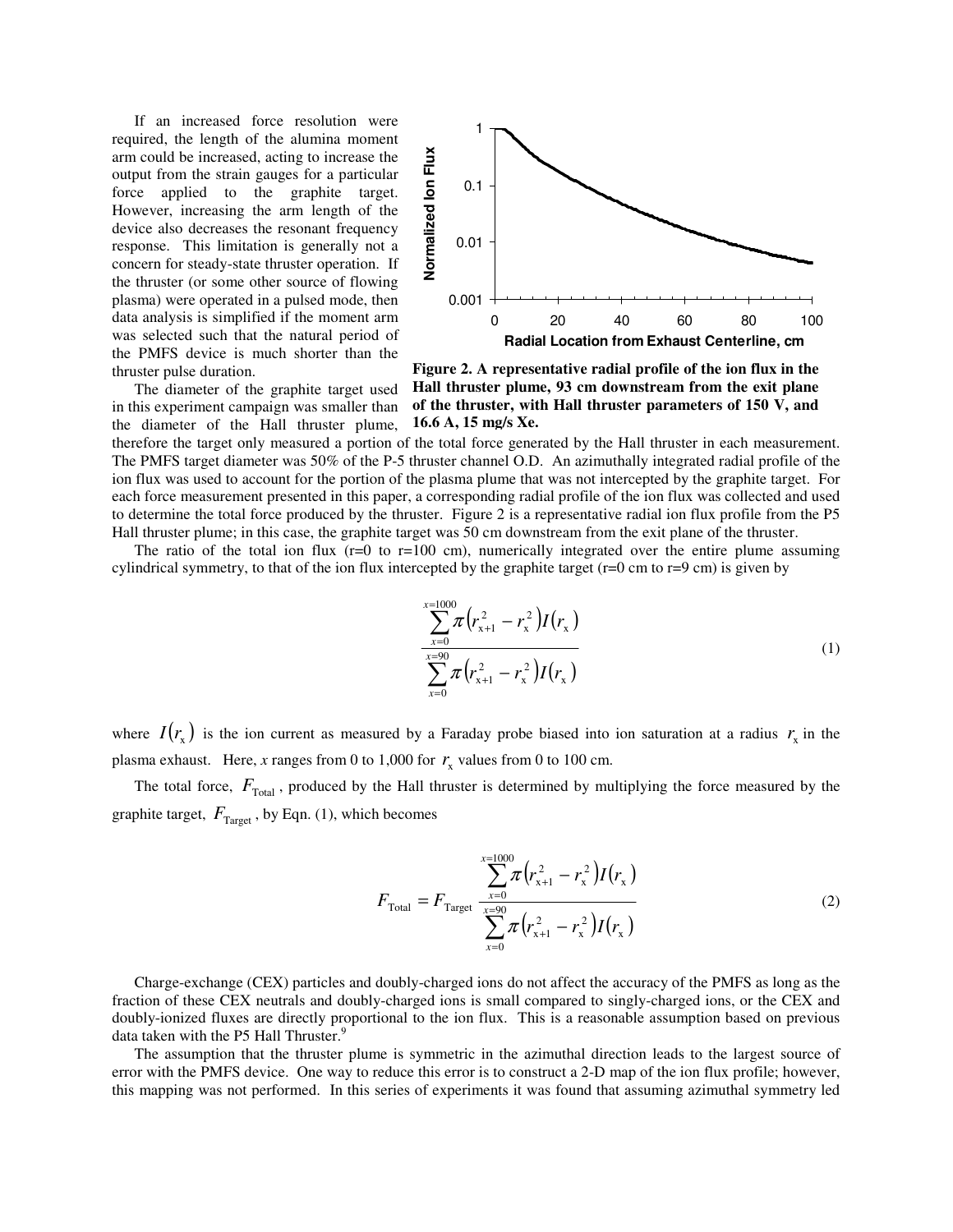to no larger than a 5.7% difference between the force measured by the PMFS and the inverted pendulum thrust stand, and typically resulted in no more than a 2% difference.

Once a total force measurement was numerically integrated from the PMFS measurement and ion flux profile, momentum reflection and sputtering were taken into consideration and corrections were made, as described in section IV A. The energy and mass of the incident Xe ions was also large compared to the surface binding energy and mass of the carbon atoms within the graphite target. Simulations from the Stopping and Range of Ions in Matter  $(SRIM)$  code<sup>10</sup> show that the Xe ions implant themselves several microns into the surface of the graphite target and do not immediately 'bounce' off of the target surface. This ion implantation claim is supported by the experimental force comparison results in sections III A and C. The Xe ions that become implanted within the graphite target may eventually make their way back to the front surface and escape from the target. However, the neutral Xe atoms would escape in an isotropic distribution as cold neutrals and would carry away negligible momentum compared to the incident Xe ions. The momentum that sputtered C atoms carry away with them is at most 1% of the incident Xe ion momentum and amounts to a small correction to the measured force, see section IV A for calculations.

#### **B. Calibration**

After the PMFS was installed in a rigid location within the University of Michigan vacuum chamber, in this case on a 2-axis translation stage, and before the vacuum pump down, the PMFS was calibrated in order to find an accurate relationship between the output of the strain gauges and the force applied to the target. Calibration was performed in the same manner as was previously described by Chavers et al.<sup>1</sup>, in which a set of calibrated weights were hung from a tethered string assembly to apply a known tension force on the graphite target disc. Figure 3 shows a representative example of the force-to-voltage relation for the particular device used in this experiment campaign. The strain sensors had an output voltage-to-force relation of  $0.64 \pm 0.01$  mV/mN (or 1.56 mN/mV). If the PMFS was correctly leveled within the vacuum chamber prior to testing, the resulting force per unit voltage line would intercept the origin, as depicted in

Fig. 3.

The data from Fig. 3 also indicate that the strain gauges are linear over a force range from 0 to at least 50 mN for this particular device. Because the graphite target did not intercept all of the Hall thruster exhaust plume, this translates into a useful measurable Hall thruster force range of at least 0 to 1000 mN. A PMFS calibration was performed before and after every vacuum chamber pump down and venting in order to verify that the strain gauges did not exhibit a drift or creep in time. During the PMFS Hall thruster experiments, both pre- and post-strain gauge calibrations agreed to within 0.3%.



**Figure 3. A calibration graph is used to convert strain sensor voltage to an applied force on the target.** 

## **C. Hall Thruster**

All data within this paper, with the exception of Section III D, were taken using the P5 Xe Hall Thruster, a 5-kW Hall thruster designed and used primarily for research purposes at the University of Michigan and the Air Force Research Laboratory at Edwards Air Force Base. Previous data indicate that the P5 has performance characteristics comparable to commercial space-qualified 5-kW Hall thrusters.<sup>5-8</sup> The P5 has a discharge chamber outer diameter of 173 mm and channel width of 25 mm. Although designed for steady-state operation at 5 kW, the thruster was operated at power levels from 0.71 kW (150 V, 4.70 A) to 7.65 kW (500 V, 15.30 A) during this experiment. The P5 used only xenon gas as the propellant for the duration of this testing campaign and for all data presented in this paper.

#### **D. Chamber and diagnostic setup**

The LVTF, a cylindrical stainless-steel clad vacuum chamber at the University of Michigan–Ann Arbor, is a 9 meter-long by 6-meter-diameter chamber used primarily for the testing of research and space qualified electric propulsion thrusters.<sup>11</sup> The chamber is evacuated by two 2,000 cfm blowers and four 400 cfm mechanical pumps to a rough vacuum level of 30 to 100 mTorr.<sup>11</sup> To reach high vacuum,  $\sim 10^{-7}$  Torr, the vacuum chamber employs seven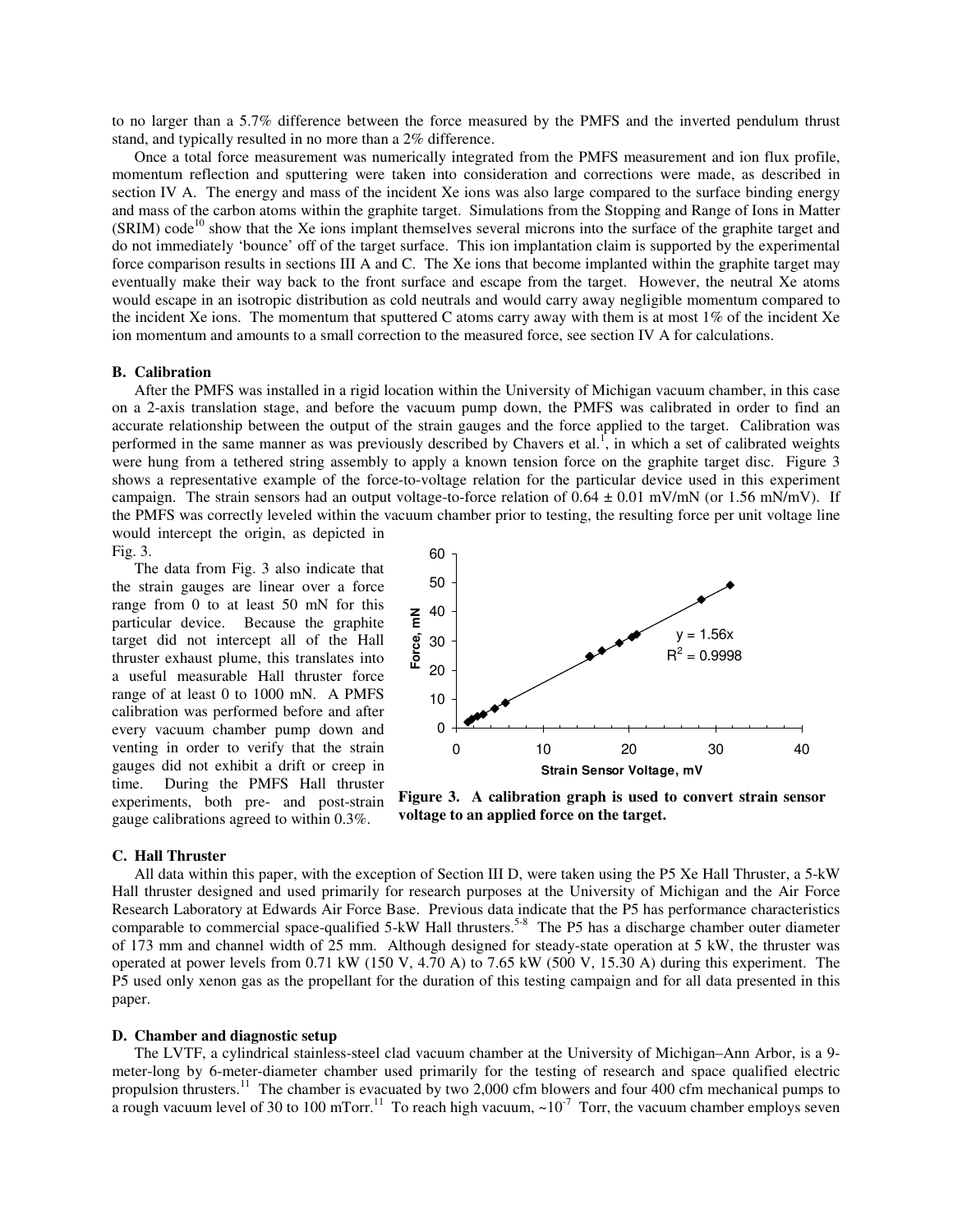CVI TM-1200 nude cryopumps, with a combined pumping speed of 500,000 l/s of air, and 240,000 l/s of xenon. However, because of the low flow rates of the P5 thruster, only 4 of the 7 cryopumps were used during this experiment campaign with a resulting Xe pumping speed of 140,000 l/s. The 4 cryopumps yielded an average base vacuum pressure of  $3x10^{-7}$  Torr, and an uncorrected (indicated) chamber pressure of  $7x10^{-6}$  Torr with a combined thruster and cathode flow rate of 5 mg/s Xe.

The P5 thruster was mounted on an inverted pendulum thrust stand, described in detail by Haag et al.<sup>12</sup> The inverted pendulum thrust stand, and hence the P5 thruster, was fixed in place within the vacuum chamber, and the PMFS was mounted on a 2-axis translation stage within the vacuum chamber. The translation stage allowed the PMFS to scan a separation distance of 94 to 23 cm from the thruster exit plane, and allowed for a lateral range of 100 cm: 70 cm from the axis in one direction and 30 cm from the axis in the other direction. For all force measurements the graphite PMFS target was centered radially and placed at various axial separation distances. However, the translation stage moved through its entire lateral range of motion in order to obtain a radial ion flux profile with a Faraday probe biased into ion saturation. A 3-millimeter-diameter tungsten rod enclosed in an alumina shroud served as the Faraday probe. The tip of the rod was flush with the alumina tube in order to help prevent a radial sheath expansion with biases more negative than the floating potential. The Faraday probe was mounted at the same vertical and axial position as the graphite PMFS target, but with a 20 cm radial offset from the PMFS target. The surface of the Faraday probe was also cleaned for 10 minutes via xenon ion bombardment prior to data collection.

 In order to measure the ion energy in the plume, a Retarding Potential Analyzer (RPA) was installed on a 60 centimeter-long boom that was able to sweep through the plume.<sup>13</sup> Measurements were then taken with the RPA located 58.5 cm from the exit plane of the thruster. The RPA was mounted on the boom structure so that it could be moved out of the thruster plume when PMFS measurements were taken. A small floating probe was also installed on the boom and was used to measure the plasma floating potential 58.5 cm from the exit plane of the thruster.

# **III. Experimental Demonstration**

## **A. Thruster-Sensor Separation Distance**

An initial thruster-to-target separation distance experiment was performed in order to determine which separation distances could be tolerated without significantly altering the performance of the thruster. The separation distance was decreased from 94 cm to 23 cm in roughly 10-centimeter increments. For each thrust measurement, the thruster was turned on and allowed to stabilize. Then, a radial ion flux profile was taken with the Faraday probe and a relative thrust measurement was taken with both techniques. The thruster was then turned off, and a baseline thrust measurement was taken, also with both techniques. The difference in signal strength between the thrust-on and thrust-off values was used to determine a thruster force. The slope from the respective PMFS and thrust stand calibration curves (i.e. mN/mV) was then used to determine an absolute force value from the relative force measurements. In this way, simultaneous force measurements could be made with both techniques. This procedure also helped to compensate for any drift in thruster performance or force over time.

An increase in the measured force was registered with both techniques when the PMFS disc approached the Hall thruster as seen in Fig 4. The PMFS data presented in Fig. 4 and Table 1 also include corrections for sputtering based on SRIM/TRIM models<sup>10</sup> (see Section IV A for further sputtering correction details).

| Table 1. Measured thrust versus the separation distance of the PMFS target from |      |      |      |      |      |      |      |      |  |  |  |
|---------------------------------------------------------------------------------|------|------|------|------|------|------|------|------|--|--|--|
| the Hall thruster.                                                              |      |      |      |      |      |      |      |      |  |  |  |
| Separation distance, cm                                                         | 94   | 80   | 70   | 60   | 50   | 40   | 30   | 23   |  |  |  |
| PMFS, mN                                                                        | 76.1 | 76.6 | 76.8 | 76.8 | 76.9 | 76.9 | 77.1 | 77.3 |  |  |  |
| Thrust stand, mN                                                                | 76.3 | 77.1 | 77.6 | 77.9 | 77.9 | 78.4 | 79.2 | 79.2 |  |  |  |
| Difference, $%$                                                                 | 0.3  | 0.6  | 1.1  | 1.4  | 1.2  | 1.9  | 2.6  | 2.4  |  |  |  |
| Anode Voltage, V                                                                | 300  | 300  | 300  | 300  | 300  | 300  | 300  | 300  |  |  |  |
| Xe flow rate, mg/s                                                              |      | 5    | 5    | 5    | 5    | 5    | 5    | 5    |  |  |  |
| Anode current, A                                                                | 5.1  | 5.1  | 5.1  | 51   | 51   | 5.1  | 51   | 51   |  |  |  |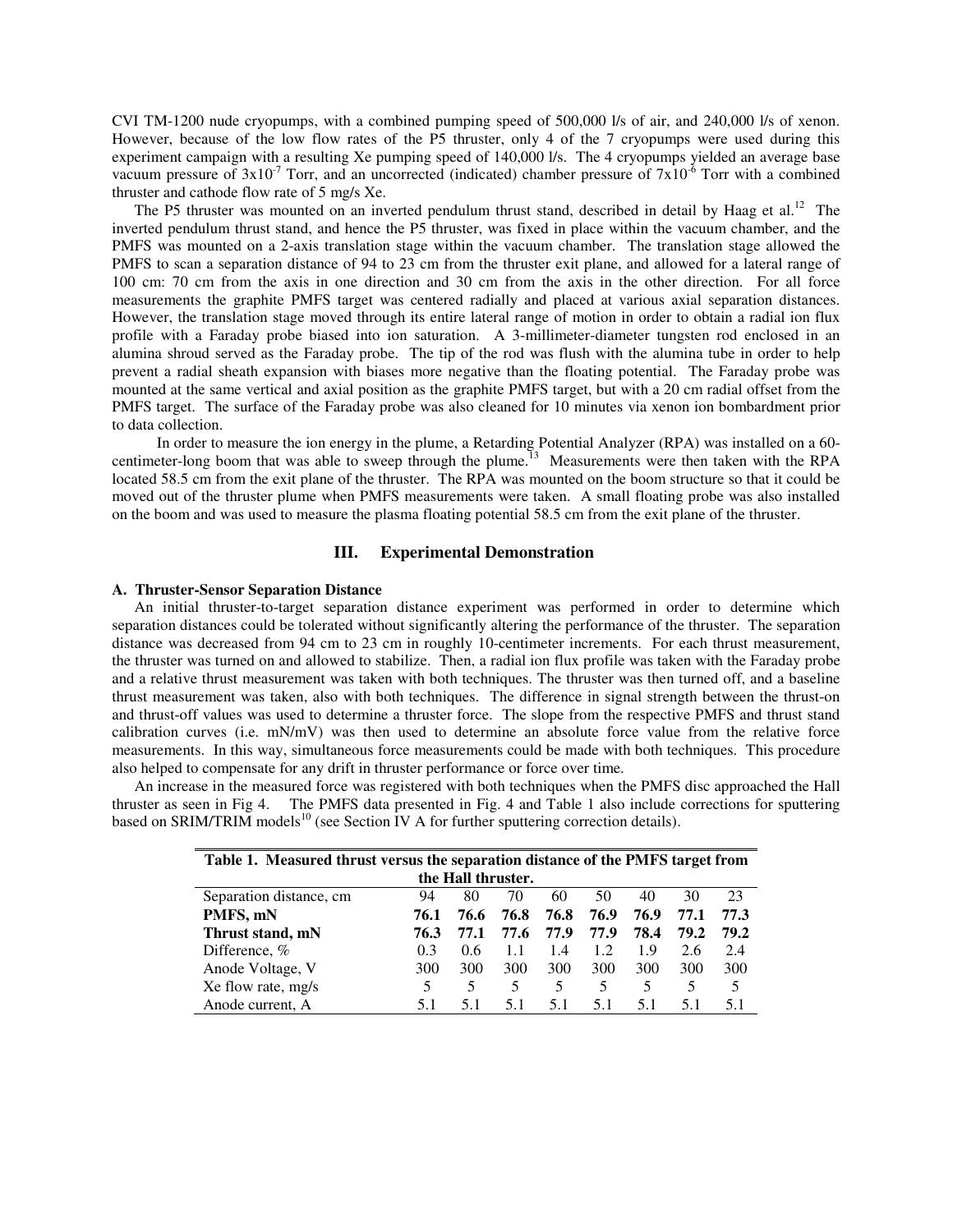

**Figure 4. Measured thrust versus the separation distance of the PMFS target and the Hall thruster. The thruster was operated at 1.53 kW, using 5 mg/s Xe, 5.1 A at 300 V.** 

 The increase in thruster force with reduced thruster-target separation distance was previously observed by Chavers et al.<sup>1</sup> in a similar experiment (see Section D), and is attributed to an increased neutral pressure near the Hall thruster exit plane. Due to finite facility pressure, background neutrals continually reach the thruster discharge channel, become ionized, accelerated, and artificially increase thrust.<sup>14</sup> As the PMFS approaches the thruster exit plane, the neutral ingestion is expected to increase because of two effects. First, a fraction of the non-ionized neutrals from the thruster will be reflected from the paddle surface with an isotropic distribution. Second, ions will impact the paddle and recombine at the surface to produce an additional isotropic reflected neutral flux. A fraction of these neutralized ions will also reach the thruster and artificially increase the thrust produced by the thruster. The Hall thruster was operated at 1.53 kW, producing 5.1 A of discharge current with an anode bias of 300 V, using a neutral Xe flow rate of 5 mg/s. The average difference between the force measurements for the inverted pendulum thrust stand and PMFS techniques is 1.4%, which is considerably less than the error associated with either the PMFS or the inverted pendulum thrust stand for this set of experiments.

#### **B. Blind Study**

The following data from the thrust stand and the PMFS were taken and analyzed as a "blind study." That is, the forces measured by the thrust stand and the PMFS were recorded separately and were only disclosed to each respective research team three weeks later, after a complete calibration and sputter analysis had been performed. The PMFS was positioned on thruster centerline 50 cm from the exit plane of the thruster while the Xe flow rate and the thruster anode voltage were altered in order to achieve a range of ion energy, ion flux, and total force. Figure 5 shows the thrust from the thrust stand and the PMFS measurements as a function of the calculated Hall thruster power. Table 2 shows the numeric results displayed in Fig. 5.

| Table 2. Measured thrust for a variety of P5 Hall thruster power levels. |      |      |      |       |       |       |       |  |  |  |
|--------------------------------------------------------------------------|------|------|------|-------|-------|-------|-------|--|--|--|
| The PMFS was located 50 cm downstream from the thruster exit plane.      |      |      |      |       |       |       |       |  |  |  |
| Thruster power, kW                                                       | 0.71 | 1.50 | 1.58 | 2.49  | 3.15  | 4.38  | 7.65  |  |  |  |
| PMFS, mN                                                                 | 41.4 | 72.7 | 89.2 | 138.2 | 149.7 | 193.0 | 284.3 |  |  |  |
| Thrust stand, mN                                                         | 33.9 | 73.6 | 85.9 | 136.6 | 158.8 | 237.1 | 355.8 |  |  |  |
| Difference, %                                                            | 22.3 | 1.2. | 3.8  | 1.2.  | 5.7   | 18.6  | 20.1  |  |  |  |
| Anode Voltage, V                                                         | 150  | 300  | 150  | 150   | 300   | 300   | 500   |  |  |  |
| Xe flow rate, mg/s                                                       | 5    | 5    | 10   | 15    | 10    | 15    | 15    |  |  |  |
| Anode current, A                                                         | 4.7  | 5.0  | 10.5 | 16 6  | 10.5  | 14.6  | 15.3  |  |  |  |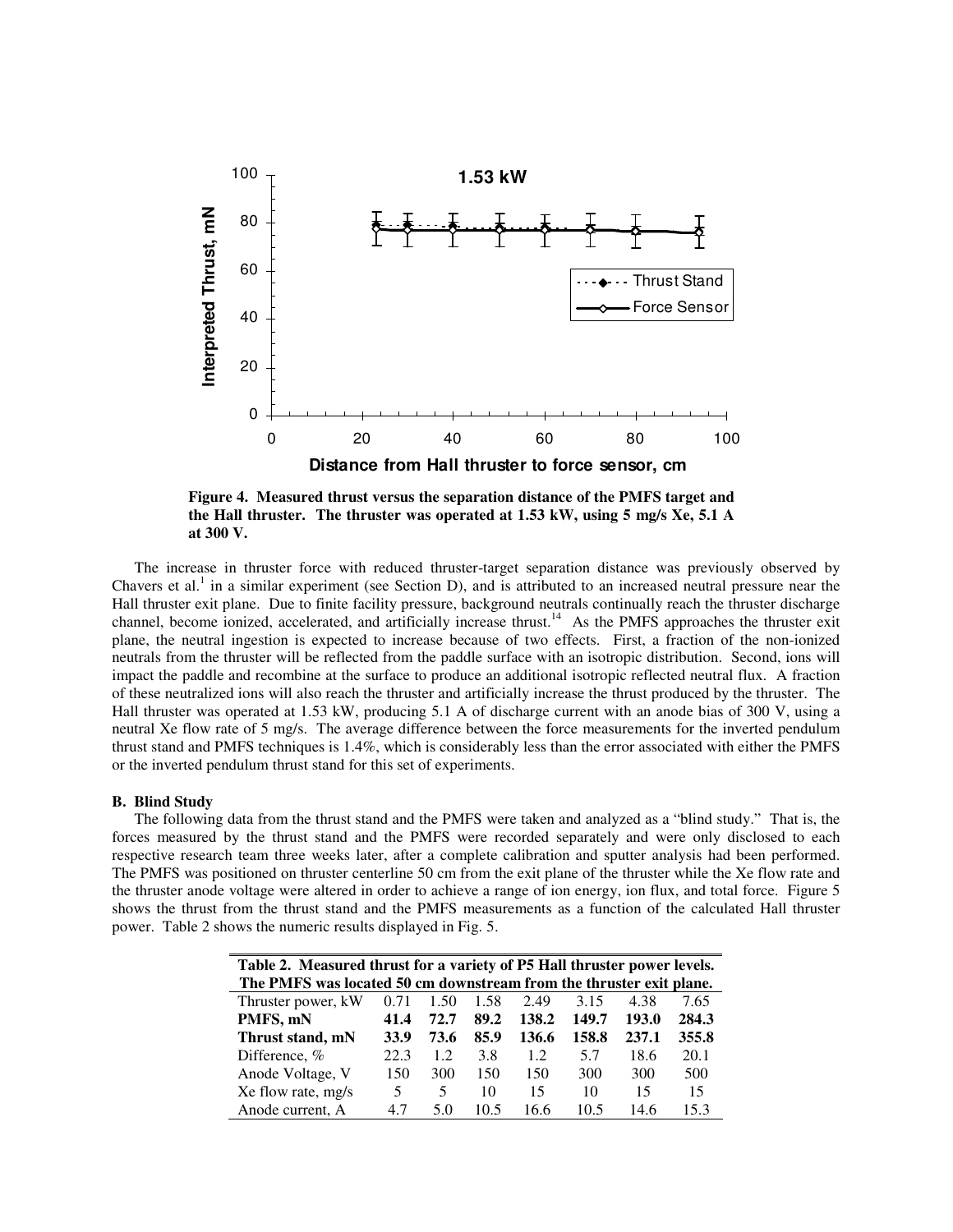

**Figure 5. Blind study thrust measurements for a variety of P5 Hall thruster power levels. The PMFS was located 50 cm downstream from the thruster exit plane.** 

The large discrepancies associated with the 7.65-kW, 4.38-kW, and 0.71-kW power levels were later determined to be due to an incorrect scaling value used with the radial ion flux traces for the PMFS. This issue was corrected after the blind study and the corrected data are presented in Section III C.

# **C. Corrections to Blind Study**

After both sets of force data from the blind study were exchanged between research teams at the University of Michigan and the University of Houston, it was discovered that three of the PMFS data points fell much farther away from the inverted pendulum data points. In a post "blind study" analysis, it was discovered that an incorrect center-line was used for three of the radial ion flux traces, throwing off the total force value for the three PMFS measurements with a larger discrepancy. Figure 6 shows a graph of the radial ion flux profiles for several thruster gas flow rates and anode voltage levels with the correct thruster centerline superimposed on the graph.

 During the initial data analysis, an incorrect plume centerline was chosen based on the two largest peaks and the smallest peak in Fig. 6, instead of the true plume centerline. This incorrect centerline was used to calculate the force values for the two largest peaks and the smallest peak, resulting in three incorrect force values. The remaining ion flux peaks were analyzed separately with the correct thruster centerline. The clearer bimodal nature of the remaining peaks lead to the correct choice of the thruster plume centerline and the correct calculation of force values for the PMFS. The updated and correct results are shown in Fig. 7 and Table 3. A more accurate centerline for all of the peaks, found by fitting a bimodal distribution to the data in Fig. 6, is located at a radial position of 133.5 cm and shown in Fig. 6. The Faraday probe that was mounted on the translation stage had a radial range from 0 to 138.1 cm, where the thruster plume centerline located at 133.5 cm.



**Figure 6. A graph of the relative radial ion flux profiles for several thruster gas flow rates and anode voltage levels. The PMFS and the Faraday probe were located 50 cm downstream from the thruster exit plane. The solid vertical red line shows the correct plume centerline.**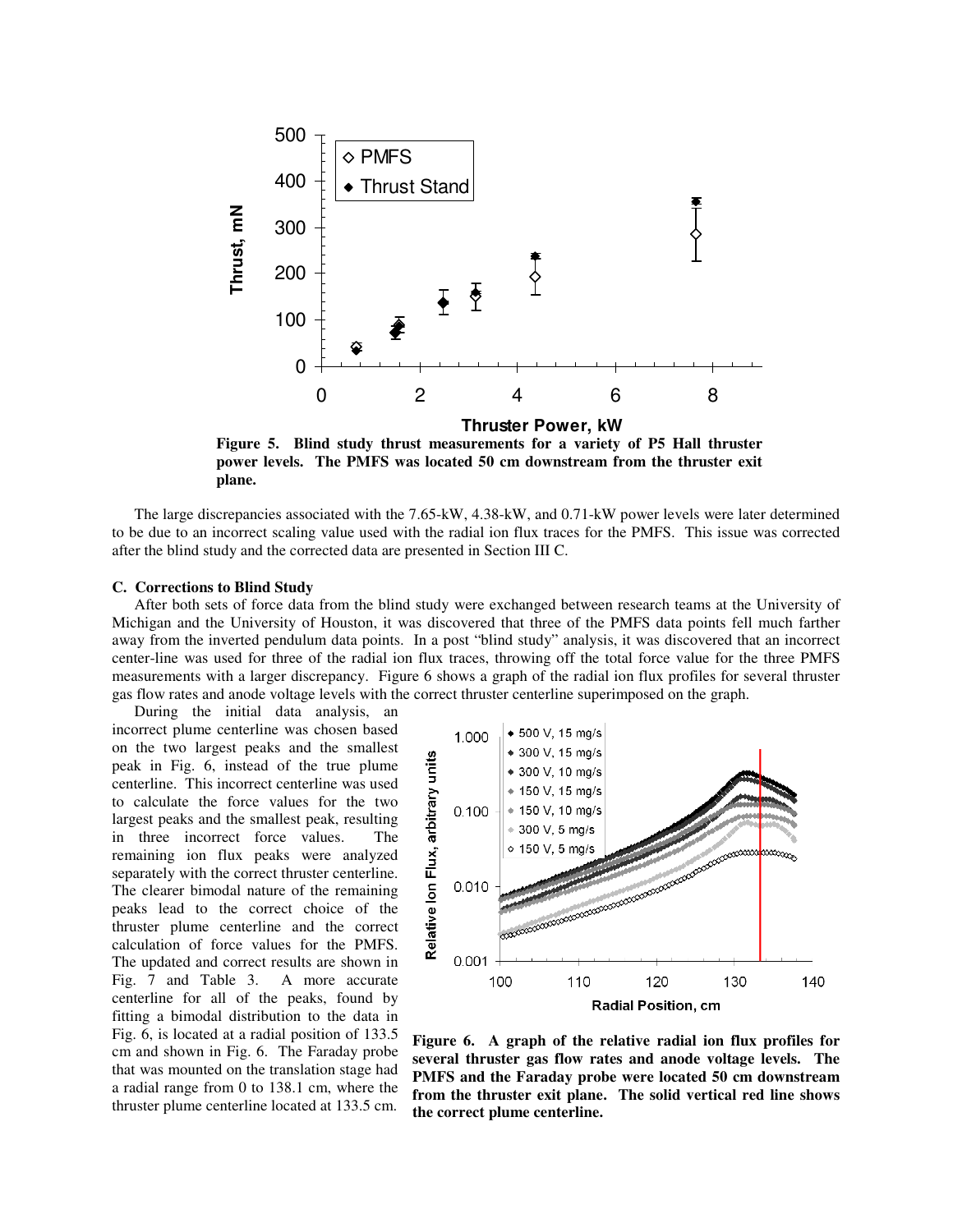

**Figure 7. Corrected blind study thrust measurements for a variety of P5 Hall thruster power levels. The PMFS was located 50 cm downstream from the thruster exit plane.** 

| Table 3. Measured thrust for a variety of P5 Hall thruster power levels. |      |      |      |       |       |       |       |  |  |
|--------------------------------------------------------------------------|------|------|------|-------|-------|-------|-------|--|--|
| The PMFS was located 50 cm downstream from the thruster exit plane.      |      |      |      |       |       |       |       |  |  |
| Thruster power, kW                                                       | 0.71 | 1.50 | 1.58 | 2.49  | 3.15  | 4.38  | 7.65  |  |  |
| PMFS, mN                                                                 | 32.6 | 72.7 | 89.2 | 138.2 | 149.7 | 231.4 | 350.7 |  |  |
| Thrust stand, mN                                                         | 33.9 | 73.6 | 85.9 | 136.6 | 158.8 | 237.1 | 355.8 |  |  |
| Difference, %                                                            | 3.6  | 1.2  | 3.8  | 1.2   | 5.7   | 2.4   | 1.4   |  |  |
| Anode Voltage, V                                                         | 150  | 300  | 150  | 150   | 300   | 300   | 500   |  |  |
| Xe flow rate, mg/s                                                       | 5    | 5    | 10   | 15    | 10    | 15    | 15    |  |  |
| Anode current, A                                                         | 4.7  | 5.0  | 10.5 | 16.6  | 10.5  | 14.6  | 15.3  |  |  |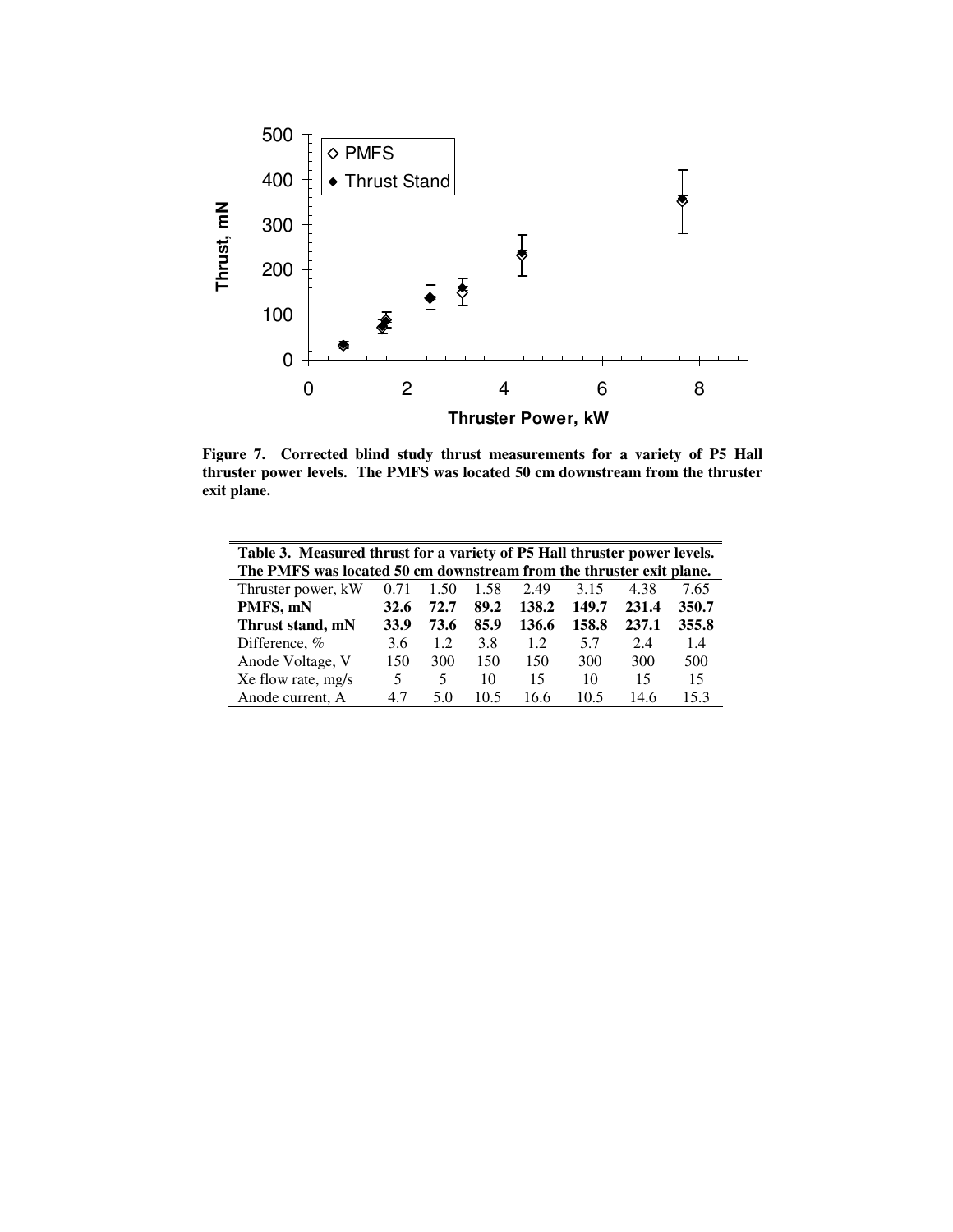After the correct centerline was used to calculate the total thrust with the PMFS technique, the three previously errant force measurements agreed much more closely with the inverted pendulum thrust values. After using the correct plume centerline, the largest difference between the thrust stand measurements and the PMFS measurements was 5.7%, with an average discrepancy of 2.8%, as seen in Table 3.

In an effort to identify a trend in the PMFS accuracy as a function of ion energy and neutral gas flow rate, the relevant PMFS and thrust stand force data are graphed as a function of the thruster neutral flow rate, Fig. 8, and as a function of the thruster anode voltage, Fig. 9. No clear correlation of PMFS accuracy is obvious as the anode voltage or neutral gas flow rate are varied. To first order, the discrepancy between the PMFS and the thrust stand appears to be largely unaffected by the Hall thruster system parameters. However, data from Fig. 4 does indicate a discernable trend, with a larger discrepancy between the two force measurement techniques as the PMFS approaches the thruster exit plane from a separation distance of 94 cm to 23 cm.

The PMFS has proven to be accurate compared to the inverted pendulum thrust stand with a maximum observed difference of 5.7% over a large range of applied force, ion energy, and neutral gas flow settings. The PMFS should find considerable application in the low-thrust plasma community due to its low cost, robustness, and verified accuracy.

# **IV. Momentum Flux Parameters**

### **A. Surface Sputtering**

Target material choice for the PMFS is a nontrivial task owing to the bombardment from high energy ions in the exhaust plume of the Hall thruster. At a maximum operating power level, the P5 Hall thruster was able to produce incident ions with an energy of approximately 440 eV. This ion energy is far beyond the sputter threshold of any material. One simply tries to reduce the sputtering yield in order to reduce the associated momentum corrections and to reduce contamination of the Hall Thruster from sputtered target material. With an Ar, Kr, or Xe propellant, the natural target material choice for low sputter yields is graphite. This low yield is in part a result of the covalent C-C bond strength which results in the lowest sputter yields compared to any other material (with the exception of diamond) when the incident particles are more than twice as massive as the target atom.<sup>15</sup> Experiments have also shown that for incident Xe ions, graphite has the lowest sputtering yield (with the exception of diamond).<sup>16</sup> In order to quantify sputtering yield rates in this experiment campaign, an RPA was used to measure the incident ion energy from the Hall thruster for every force measurement data point. For typical operation, the P5 Hall thruster produces ions with an energy equal to 50 V less than the Anode voltage. That is, 250 eV Xe ions are observed from an anode setting of 300 V with the P5 Hall thruster. $^{13}$ 



**Figure 8. Corrected blind study thrust measurements for a variety of P5 Hall thruster power levels. The PMFS was located 50 cm downstream from the thruster exit plane.** 



**Figure 9. Corrected blind study thrust measurements for a variety of P5 Hall thruster power levels. The PMFS was located at 50 cm downstream from the thruster exit plane.**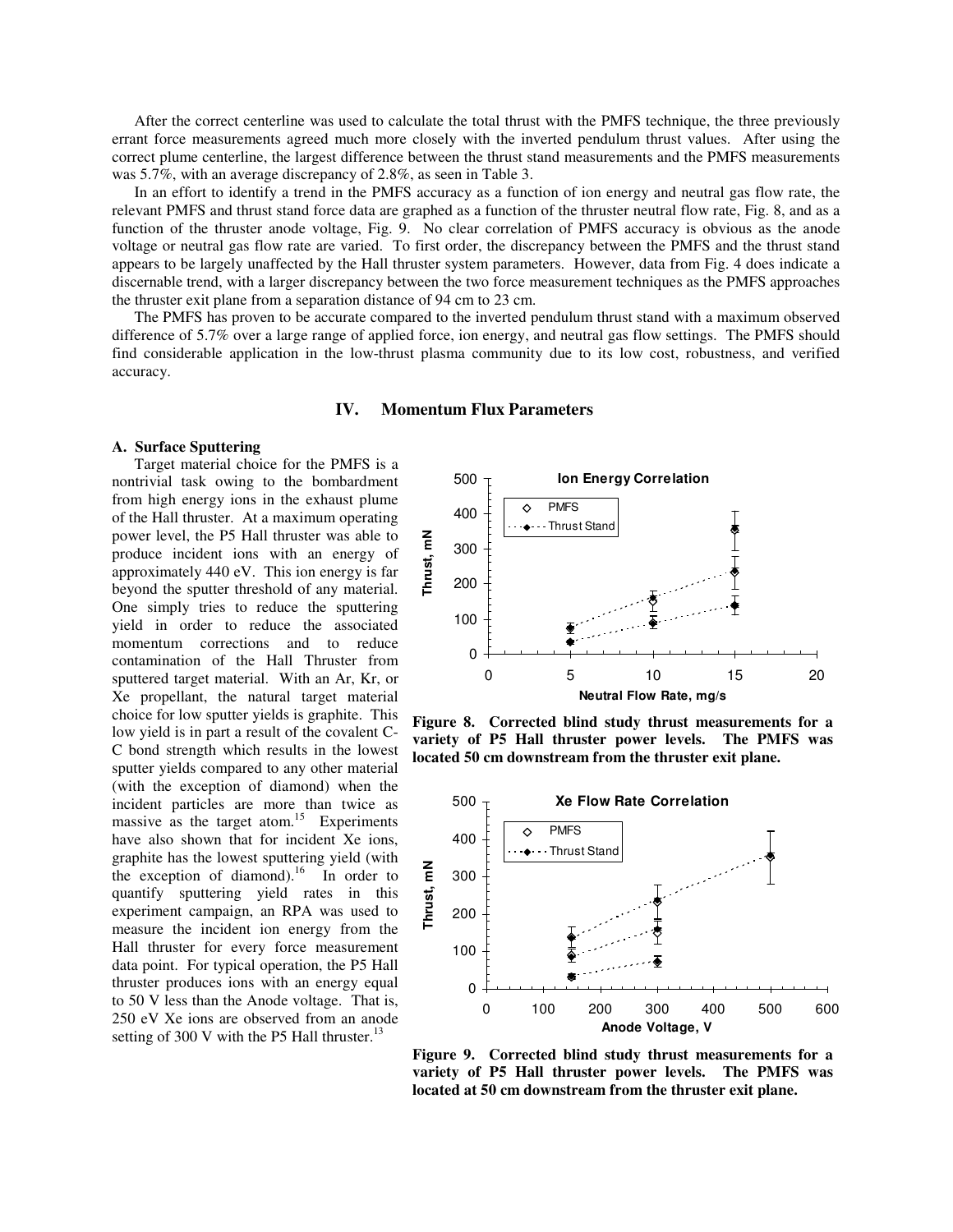The sputtering yield from a target surface is also highly dependent on the incident angle of the incoming particle, where incident particle trajectories that are normal to the surface generally produce lower sputtering yields and incident particle trajectories that are ~70 to 85 degrees from normal have the largest sputtering yields. Figure 10 a) and b) show the simulated $10$  graphite sputter yield and energy per sputtered carbon atom as a function of incident angle from normal for various incident Xe ion energies. In Fig. 10, a Xe particle with an incident angle of 0 degrees means the particle is perpendicular (normal) to the surface.

SRIM sputter yield and sputtered particle energy simulations were completed once the incident Xe ion energy was determined from RPA data and the possible incident ion trajectories were determined from the target to thruster separation distance and thruster dimensions. The SRIM simulations gave the yield and energy of sputtered C atoms. These results were used to find the added momentum flux on the target caused by the exiting sputtered particles. The sputter simulation output is presented in Tables 4 and 5 for the separation distance experiment and the corrected "blind study" experiment respectively. The last row in Tables 4 and 5 shows the momentum change on the PMFS force target that was caused by sputtered C atoms leaving the target surface.



**Figure 10. Carbon sputter yield (C atom released per incident Xe ion) a), and average sputtered C atom energy b), as a function of incident angle from the target perpendicular for various incident Xe ion energies.**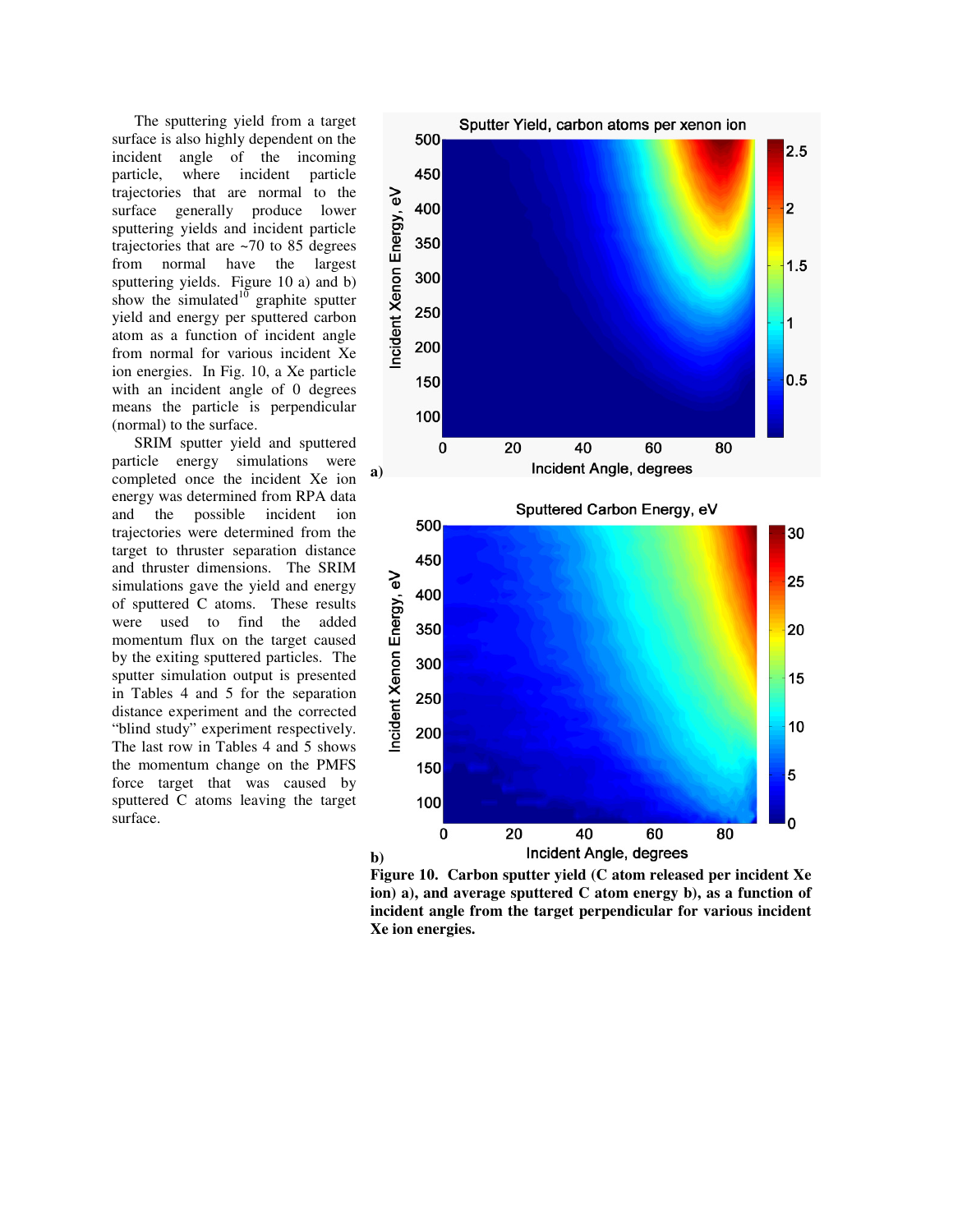**Table 4. Carbon sputter yield, average sputtered C atom energy, and the associated momentum increase as a function of incident Xe angle and energy for various thrustertarget separation distances.** 

| target separation distances.        |      |      |      |      |      |      |      |      |
|-------------------------------------|------|------|------|------|------|------|------|------|
| Separation distance, cm             | 94   | 80   | 70   | 60   | 50   | 40   | 30   | 23   |
| PMFS, mN                            | 76.1 | 76.6 | 76.8 | 76.8 | 76.9 | 76.9 | 77.1 | 77.3 |
| Thrust stand, mN                    | 76.3 | 77.1 | 77.6 | 77.9 | 77.9 | 78.4 | 79.2 | 79.2 |
| Difference, $%$                     | 0.3  | 0.6  | 1.1  | 1.4  | 1.2  | 1.9  | 2.6  | 2.4  |
| Anode voltage, V                    | 300  | 300  | 300  | 300  | 300  | 300  | 300  | 300  |
| Xe ion energy, eV                   | 250  | 250  | 250  | 250  | 250  | 250  | 250  | 250  |
| Integrated sputter yield, atoms/ion | 0.21 | 0.22 | 0.22 | 0.23 | 0.25 | 0.28 | 0.30 | 0.40 |
| Sputtered energy of carbon, eV      | 2.0  | 2.1  | 2.2  | 2.2  | 2.5  | 2.5  | 2.7  | 3.1  |
| Momentum increase. %                | 0.6  | 0.6  | 0.6  | 0.7  | 0.8  | 0.8  | 0.9  | 1.3  |
|                                     |      |      |      |      |      |      |      |      |

| Table 5. Carbon sputter yield, average sputtered C atom energy, and the associated momentum increase as |
|---------------------------------------------------------------------------------------------------------|
| a function of incident Xe angle and energy for various thruster anode and gas flow settings.            |

| a ranchon or menent ise angre and energy for various an aster anoue and gas from settings. |      |      |      |       |       |       |       |
|--------------------------------------------------------------------------------------------|------|------|------|-------|-------|-------|-------|
| Thruster power, kW                                                                         | 0.71 | 1.50 | 1.58 | 2.49  | 3.15  | 4.38  | 7.65  |
| PMFS, mN                                                                                   | 32.6 | 72.7 | 89.2 | 138.2 | 149.7 | 231.4 | 350.7 |
| Thrust stand, mN                                                                           | 33.9 | 73.6 | 85.9 | 136.6 | 158.8 | 237.1 | 355.8 |
| Difference, $%$                                                                            | 3.6  | 1.2  | 3.8  | 1.2   | 5.7   | 2.4   | 1.4   |
| Anode voltage, V                                                                           | 150  | 300  | 150  | 150   | 300   | 300   | 500   |
| Xe ion energy, eV                                                                          | 130  | 250  | 130  | 130   | 250   | 250   | 440   |
| Integrated sputter yield, atom/ion                                                         | 0.04 | 0.18 | 0.04 | 0.04  | 0.18  | 0.18  | 0.44  |
| Sputtered energy of carbon, eV                                                             | 1.4  | 2.1  | 1.4  | 1.4   | 2.1   | 2.1   | 2.9   |
| Momentum increase, %                                                                       | 0.1  | 0.4  | 0.1  | 0.1   | 0.4   | 0.4   | 1.0   |

 Because the sputter yield varies with incident particle angle, an integrated value was computed based on the probable incident ion trajectories from the Hall thruster channel impacting an annular section of the circular PMFS target. This is presented in Tables 4 and 5 as integrated sputter yield.

According to the SRIM simulations, the increase in measured momentum from carbon atoms sputtered off of the PMFS graphite target is at most 1.3% of the total measured momentum from the incident Xe ions. This small correction is included in all of the measurements presented in this paper, but is typically much less than the error associated with assuming azimuthal symmetry in the Hall thruster plume for the PMFS measurements.

#### **B. Neutral Reflection**

A small fraction of the particles from the P5 Hall thruster hit the PMFS target as cold, unaccelerated, neutrals. A cold neutral particle would bounce off the target, thus contributing twice the amount of momentum that it carries towards the PMFS target. However, these cold gas particles carry negligible momentum compared to the accelerated ions and in this case, no neutral gas corrections were needed. Furthermore, the fraction of unaccelerated neutrals to accelerated ions is approximately 20%.<sup>17</sup> A more serious concern is hot neutrals created from fast ions undergoing charge exchange with the atoms of an ambient neutral gas population. Typically these energetic neutrals would go undetected by the Faraday probe that was used to detect the relative radial ion flux. However, as long as the charge exchange fraction is low compared to the ion population and/or the concentration of charge exchanged neutrals is proportional to the ion flux, charge exchanged neutrals do not significantly affect the accuracy of the PMFS device. As estimated by Randolph et al.<sup>14</sup>, only 2 % of 200 eV Xe ions undergo CEX within 100 cm with a background Xe pressure of  $3x10^{-6}$ . With all of these factors combined, the cold gas contributes negligible momentum compared to the accelerated ions in the P5 Hall thruster at nominal operating conditions.